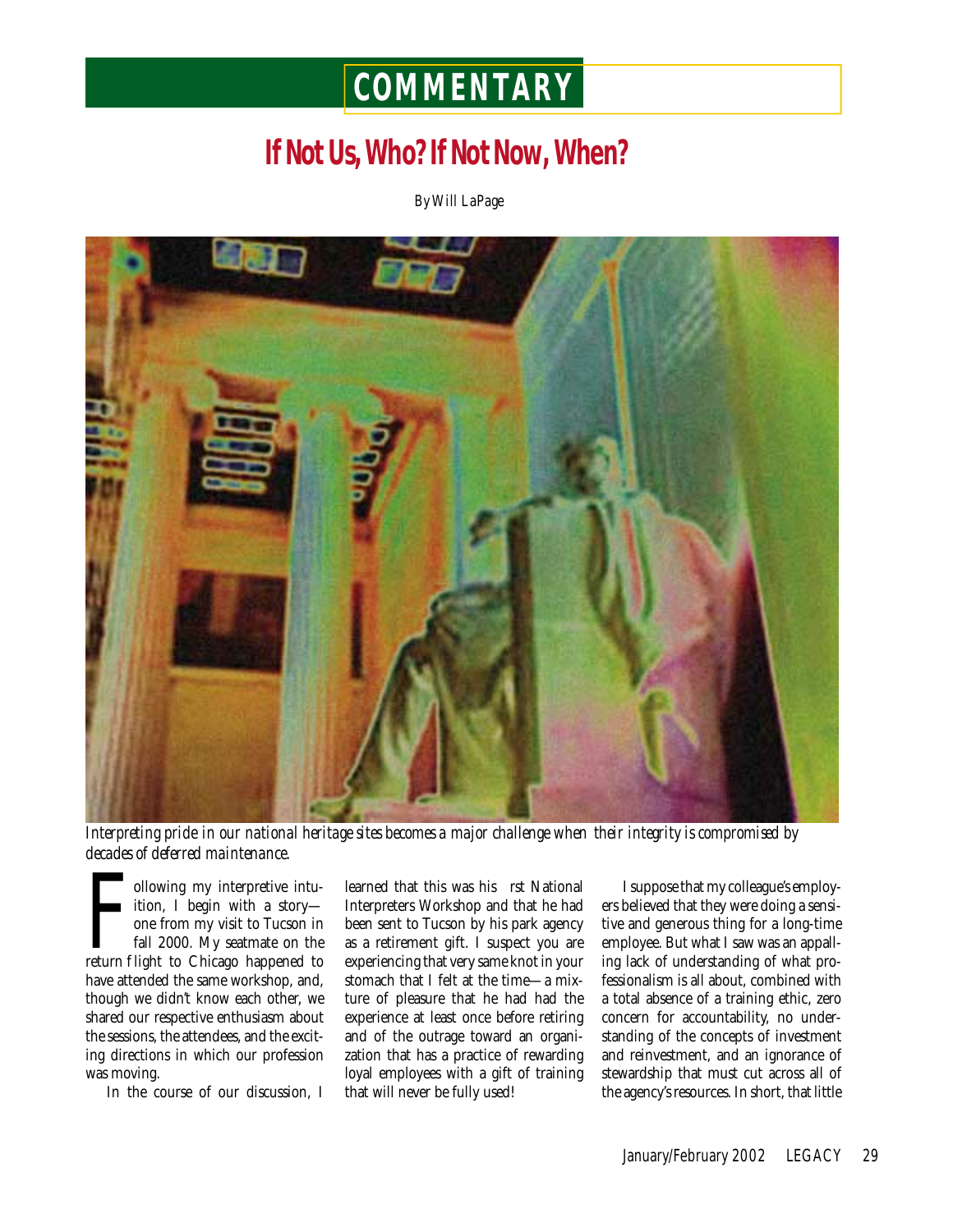

*The combined deferred maintenance at federal and state sites is estimated at close to \$10 billion.*

comment revealed an organization with some serious shortages beyond dollars. I don't know how common is the practice of rewarding soon-to-be retirees with their

 rst professional development opportunity, but I do know that far too many of our public park agencies are equally short of training funds and equally bereft of "best management practices."

My message to you today is simply that we can change this situation, if we wish to. And I suspect your immediate reaction is, Why us? The "why" is easy; the "how" will take me a little longer to explain.

#### **If Not Us, Who?**

Why us? Because we are professionals. Part of being a professional is the need to profess something. We have standards and principles of interpretation that we profess. We have standards and principles of training that make us who we are.

Why us? Because we care. We care about heritage, about legacy, about our environment, about our cultural assets. And that caring forces us to become advocates, voices, for those things that have no voice. Our allegiance is to values that transcend the agencies that manage them, like open space and sense of place, like saving a piece of yesterday for tomorrow, like keeping wild things wild.

Why us? Because we are the ones who will have to interpret the failures of the agencies as well as our own failures to be strong advocates for those very values. If not us, who will tell the essential story behind the story? Who will build the cadre of appreciative clientele for our parks and protected places if we don't? The ethical responsibility of stewardship is not limited to resource managers. Some would argue that it falls more heavily on the resource interpreters whose ethical responsibility is to the resources rst and to the agency only a distant second. Who will demand the standards and the principles if we do not? Those principles are like our muscles—if we fail to use them, they will atrophy.

As an aspiring poet, I make it a point to visit any park that commemorates poets whenever I am near one. Some years ago, I visited the Henry Wadworth Longfellow home in Cambridge and was treated to an excellent interpretive tour of the mansion. I received a wonderful history lesson, learned the national signi cance of the site, and maybe even felt a little bit of the inspiration the home lent to its second-mostfamous resident (George Washington was an earlier resident). What I didn't learn, and what nobody in the tour group learned, was the declining condition of the mansion and the unusable carriage house in the rear with its leaking roof, rotting sills, and broken windows. Here was a group of people who might have made a difference—if they only knew the story behind the story. And I wondered whatever became of holism as a principle of interpretation. Had it atrophied, or was it simply sacri ced on the altar of agency loyalty? Isn't there an ethical responsibility for interpretation not to be candy-coated?

The pervasiveness of the deferred maintenance problem in U.S. public parks, natural areas, and historic sites has reached the point of national disgrace. The National Park Service estimates it at \$4.9 billion, the USDA Forest Service at around \$1 billion, and I have estimated the combined total of deferrals in the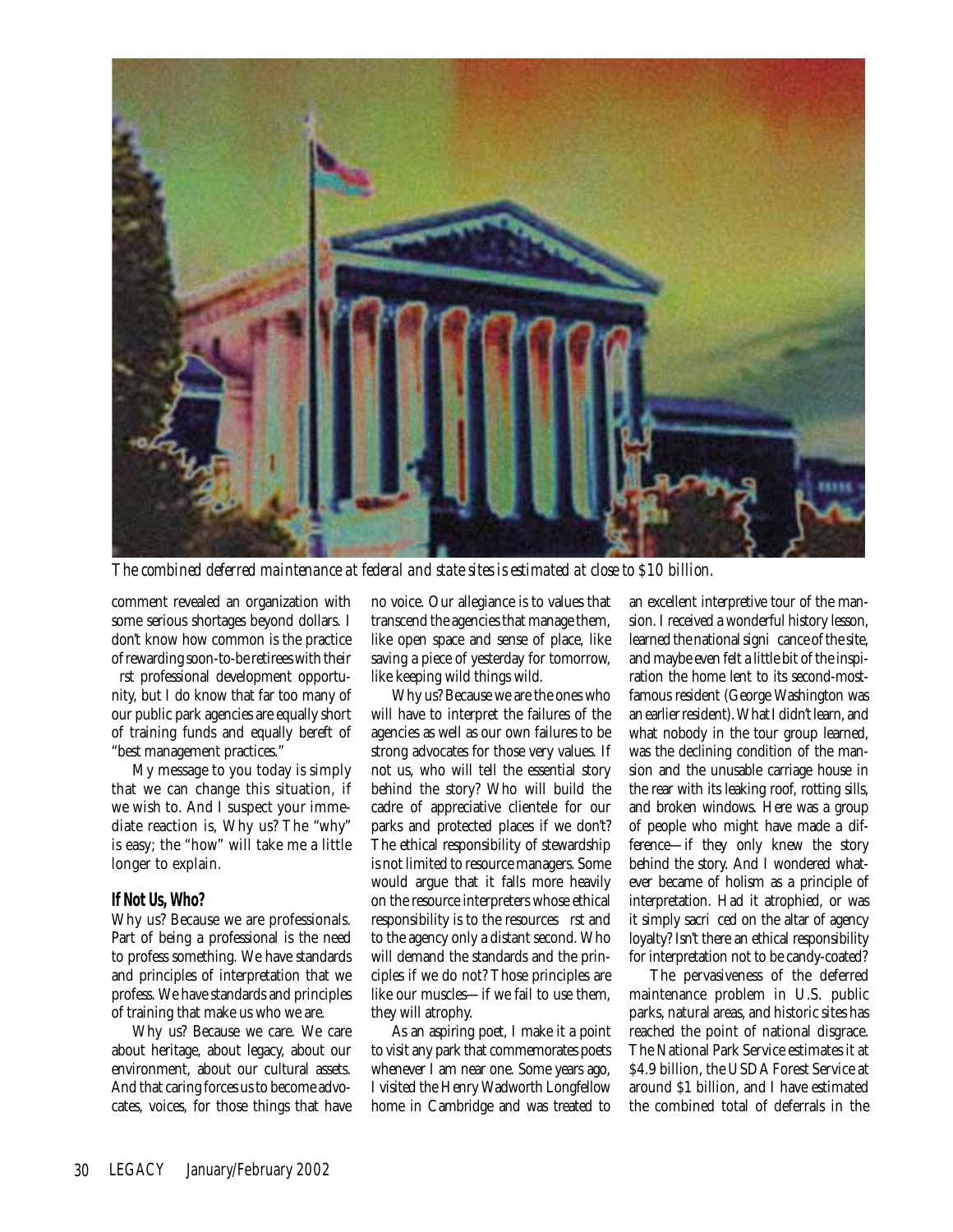fifty state-park systems at \$3.1 billion. All of this is happening on lands where the unequivocal mandate is to "preserve and protect!" Why this has happened is a deceptively easy question to answer. There hasn't been enough money appropriated to do the job. But that's not the complete answer. Why hasn't the money been budgeted? It isn't as though park

conditions have been kept secret. It isn't because park administrators haven't had the courage to request larger budgets.

The public budgeting process is no mystery. It is a competition between constituencies resulting in a set of social priorities. To win at that game obviously requires an organized constituency. Creating that constituency is a matter of building the public's trust. That trust is based on two distinct elements: (a) that the job needs doing and (b) that you can do the job. I suggest that our failures in park stewardship do not come from the appropriations process but, rather, from the trustbuilding process. This is an interpretive challenge of the highest order. If we fail to tell the world about the condition of these priceless assets, we fail to convince them that the job needs doing. How is it that we can consistently fail to convince the same people who set these assets aside, for their preservation, that they are still at risk? That answer is embedded in the second step. To convince the public that we can do

the job requires explaining why we can do it now, when we previously allowed these assets to diminish. And that means an admission that past practices were inadequate and that we have adopted not just new practices but certi ably "best management practices."

#### **Nero Only Fiddled, He Didn't Fan the Flames.**

Can it work? Let me share another story with you. When I took over the New Hampshire state park system in 1984, it was described by my predecessor as tired, worn out, stagnant, and staffed by the disheartened and discouraged. Within the rst two years, we went by having a partnership plan for the future, and by expanding accountability from dollars alone to the condition and trend of the resources. It also came about by interpreting parks to the legislature as something more than recreation and heritage—interpreting them as public health investments, as anticrime investments, as economic engines

*All of the deferred maintenance problem is happening on lands where the unequivocal mandate is to "preserve and protect!"*

from an agency that had long embraced deferred maintenance to one that had a sizable accelerated maintenance fund, along with the respect of the legislature and a rapidly growing program of partnerships. That change came about by admitting the enormity of past failures,

can't maintain is not unique to any one park system. The practice of reducing the size of the estate to match the size of the available budget may be less blatant elsewhere, but accompanied by a wink and a smirk, this is a story that is retold by preservation agencies all across

for tourism, and as state pride.

Had we not reversed the downward spiral of stewardship at New Hampshire state parks, let me share with you where it was headed. When there is no money for years on end to care for resources, they begin to disappear rapidly. My predecessors had a list of park buildings that were slated for burning. We had already lost one of the biggest barns in the state, at Coleman state park. A historic summit house and ranger cabin on Mt. Monadnock had been burned at the orders of the director. A house dated from the American Revolution, at Rhododendron State Park, was slated for demolition, as was a set of log cabins at Crawford Notch State Park that may well have been one of America's rst motor courts. The practice of getting rid of resources that we